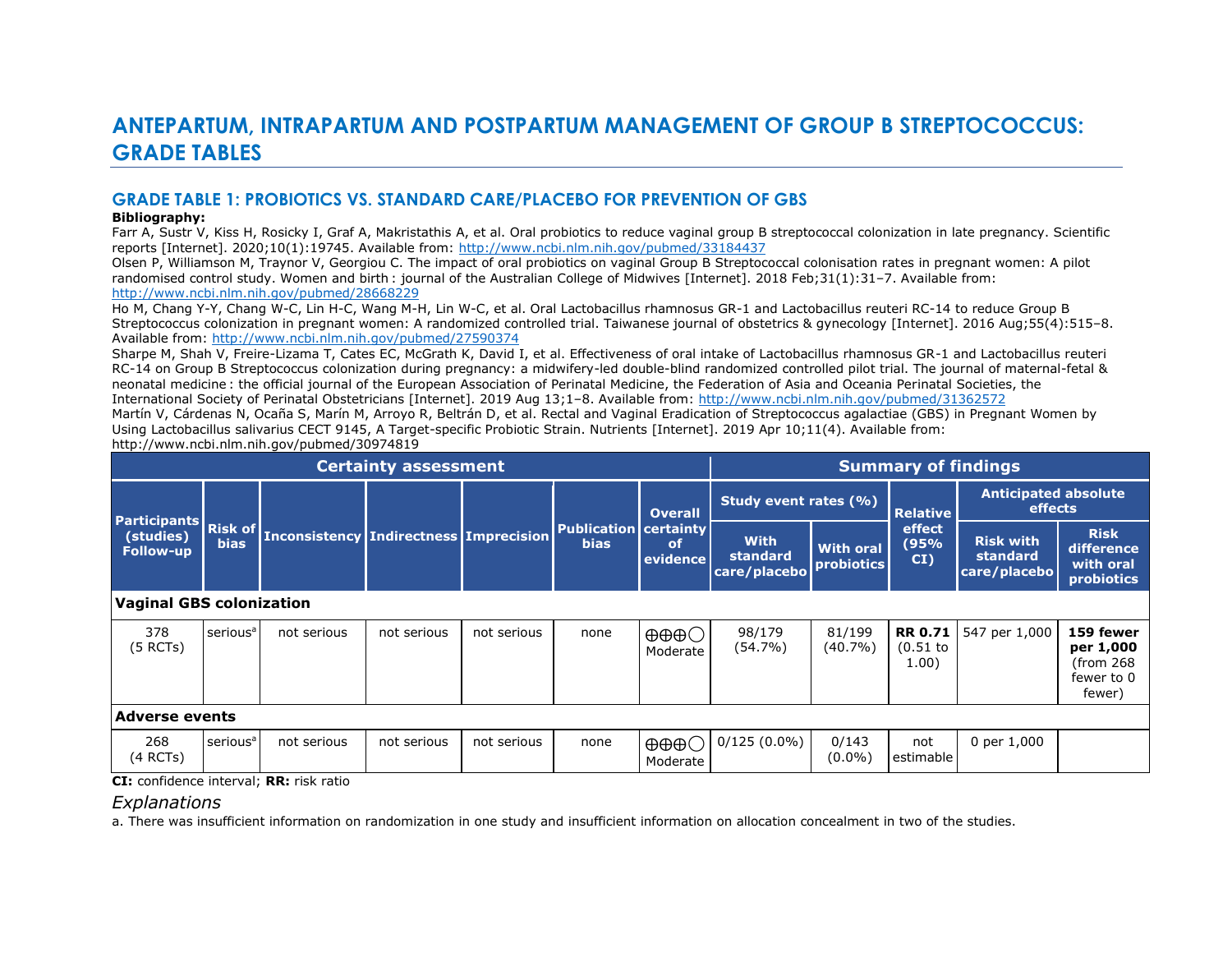# **GRADE TABLE 2: DIAGNOSTIC ACCURACY OF VAGINAL-RECTAL CULTURE SCREENING**

## **Bibliography:**

Virranniemi M, Raudaskoski T, Haapsamo M, Kauppila J, Renko M, Peltola J, et al. The effect of screening-to-labor interval on the sensitivity of late-pregnancy culture in the prediction of group B streptococcus colonization at labor: A prospective multicenter cohort study. Acta obstetricia et gynecologica Scandinavica [Internet]. 2019;98(4):494–9. Available from: http://www.ncbi.nlm.nih.gov/pubmed/30578547

Khalil MR, Uldbjerg N, Thorsen PB, Møller JK. Intrapartum PCR assay versus antepartum culture for assessment of vaginal carriage of group B streptococci in a Danish cohort at birth. PloS one [Internet]. 2017;12(7):e0180262. Available from:

http://www.ncbi.nlm.nih.gov/pubmed/28678829

Young BC, Dodge LE, Gupta M, Rhee JS, Hacker MR. Evaluation of a rapid, real-time intrapartum group B streptococcus assay. American journal of obstetrics and gynecology [Internet]. 2011 Oct;205(4):372.e1-6. Available from: http://www.ncbi.nlm.nih.gov/pubmed/21864820 Zietek M, Jaroszewicz-Trzaska J, Szczuko M, Mantiuk R, Celewicz Z. Intrapartum PCR assay is a fast and efficient screening method for Group B Streptococcus detection in pregnancy. Ginekologia polska [Internet]. 91(9):549–53. Available from:

http://www.ncbi.nlm.nih.gov/pubmed/33030736

Kunze M, Zumstein K, Markfeld-Erol F, Elling R, Lander F, Prömpeler H, et al. Comparison of pre- and intrapartum screening of group B streptococci and adherence to screening guidelines: a cohort study. European journal of pediatrics [Internet]. 2015 Jun;174(6):827–35. Available from: http://www.ncbi.nlm.nih.gov/pubmed/25922140

Szymusik I, Kosinska-Kaczynska K, Krolik A, Skurnowicz M, Pietrzak B, Wielgos M. The usefulness of the universal culture-based screening and the efficacy of intrapartum prophylaxis of group B Streptococcus infection. The journal of maternal-fetal & neonatal medicine : the official journal of the European Association of Perinatal Medicine, the Federation of Asia and Oceania Perinatal Societies, the International Society of Perinatal Obstetricians [Internet]. 2014 Jun;27(9):968–70. Available from: http://www.ncbi.nlm.nih.gov/pubmed/24047083

de Tejada BM, Pfister RE, Renzi G, François P, Irion O, Boulvain M, et al. Intrapartum Group B streptococcus detection by rapid polymerase chain reaction assay for the prevention of neonatal sepsis. Clinical microbiology and infection : the official publication of the European Society of Clinical Microbiology and Infectious Diseases [Internet]. 2011 Dec;17(12):1786–91. Available from:

http://www.ncbi.nlm.nih.gov/pubmed/20860701

el Helali N, Habibi F, Azria E, Giovangrandi Y, Autret F, Durand-Zaleski I, et al. Point-of-Care Intrapartum Group B Streptococcus Molecular Screening: Effectiveness and Costs. Obstetrics and gynecology [Internet]. 2019;133(2):276–81. Available from:

http://www.ncbi.nlm.nih.gov/pubmed/30633130

Yancey MK, Schuchat A, Brown LK, Ventura VL, Markenson GR. The accuracy of late antenatal screening cultures in predicting genital group B streptococcal colonization at delivery. Obstetrics and gynecology [Internet]. 1996 Nov;88(5):811–5. Available from: http://www.ncbi.nlm.nih.gov/pubmed/8885919

Khalil MR, Uldbjerg N, Thorsen PB, Møller JK. Risk-based approach versus culture-based screening for identification of group B streptococci among women in labor. International journal of gynaecology and obstetrics: the official organ of the International Federation of Gynaecology and Obstetrics [Internet]. 2019 Feb;144(2):187–91. Available from: http://www.ncbi.nlm.nih.gov/pubmed/28645088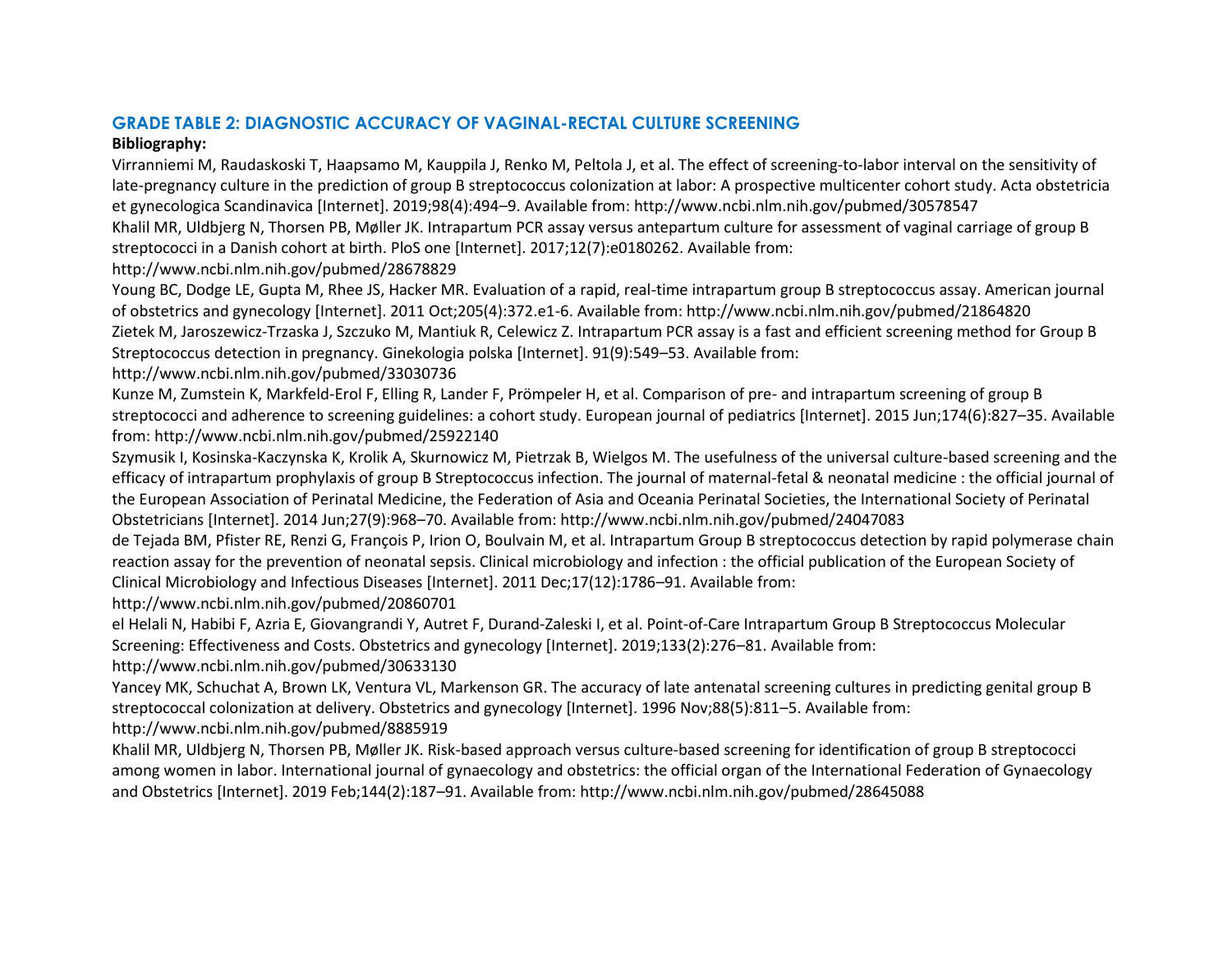Towers C v, Rumney PJ, Asrat T, Preslicka C, Ghamsary MG, Nageotte MP. The accuracy of late third-trimester antenatal screening for group B streptococcus in predicting colonization at delivery. American journal of perinatology [Internet]. 2010 Nov;27(10):785–90. Available from: http://www.ncbi.nlm.nih.gov/pubmed/20458663

Lin F-YC, Weisman LE, Azimi P, Young AE, Chang K, Cielo M, et al. Assessment of intrapartum antibiotic prophylaxis for the prevention of earlyonset group B Streptococcal disease. The Pediatric infectious disease journal [Internet]. 2011 Sep;30(9):759–63. Available from: <http://ovidsp.ovid.com/ovidweb.cgi?T=JS&PAGE=reference&D=ovftl&NEWS=N&AN=00006454-201109000-00009>

| Sensitivity                                                                         | 0.77 (95% CI: 0.44 to 1.00)<br>0.90 (95% CI: 0.73 to 1.00) |                                 |                                 |                               |             |                                                 |                      |                                   |                                                         |                                             |
|-------------------------------------------------------------------------------------|------------------------------------------------------------|---------------------------------|---------------------------------|-------------------------------|-------------|-------------------------------------------------|----------------------|-----------------------------------|---------------------------------------------------------|---------------------------------------------|
| Specificity                                                                         |                                                            |                                 |                                 |                               |             |                                                 |                      |                                   |                                                         |                                             |
| <b>Outcome</b>                                                                      |                                                            | $N0$ of<br>studies (Nº          | <b>Study</b><br>design          |                               |             | Factors that may decrease certainty of evidence |                      |                                   | <b>Effect per</b><br>1,000<br><b>patients</b><br>tested | <b>Test</b><br>accuracy                     |
|                                                                                     |                                                            | of patients)                    |                                 | <b>Risk of</b><br><b>bias</b> |             | Indirectness   Inconsistency                    | <b>Imprecision</b>   | <b>Publication</b><br><b>bias</b> | pre-test<br>probability<br>of19%                        | <b>CoE</b>                                  |
| <b>True positives</b><br>(patients with GBS)                                        |                                                            | 12 studies<br>15610<br>patients | cross-<br>sectional<br>(cohort) | not<br>serious                | not serious | not serious                                     | serious <sup>a</sup> | none                              | 146 (84 to<br>190)                                      | $\oplus \oplus \oplus \bigcirc$<br>Moderate |
| <b>False negatives</b><br>(patients incorrectly<br>classified as not having<br>GBS) |                                                            |                                 | type<br>accuracy<br>study)      |                               |             |                                                 |                      |                                   | 44 (0 to<br>106)                                        |                                             |
| <b>True negatives</b><br>(patients without GBS)                                     |                                                            | 12 studies<br>15610<br>patients | cross-<br>sectional<br>(cohort  | not<br>serious                | not serious | not serious                                     | not serious          | none                              | 729 (591 to<br>810)                                     | $\oplus \oplus \oplus \oplus$<br>High       |
| <b>False positives</b><br>(patients incorrectly<br>classified as having GBS)        |                                                            |                                 | type<br>accuracy<br>study)      |                               |             |                                                 |                      |                                   | 81 (0 to<br>219)                                        |                                             |

### *Explanations*

a. There is a large confidence interval for this estimate of effect.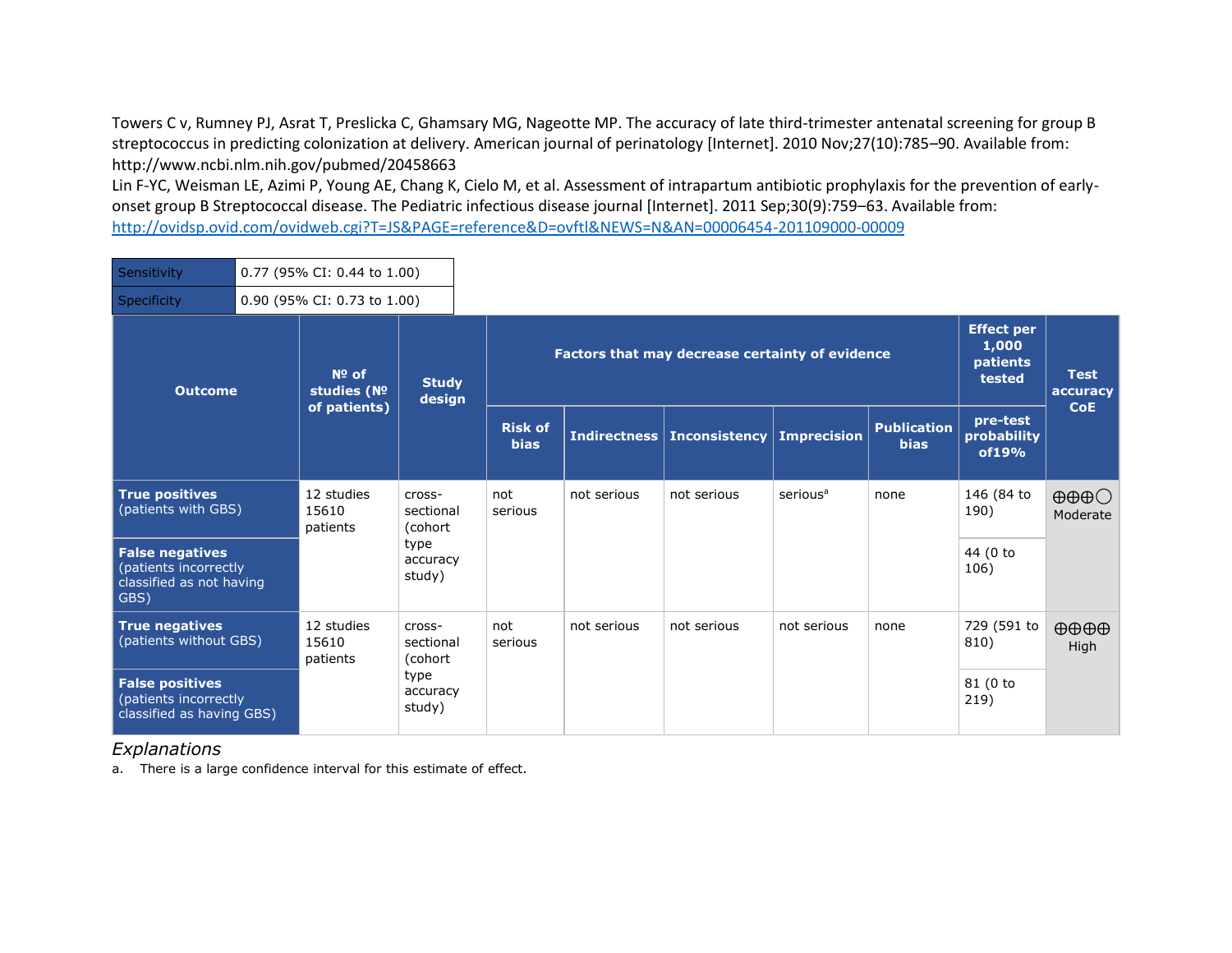# **GRADE TABLE 3: SELF-SAMPLING COMPARED TO SAMPLING BY HEALTHCARE PROVIDER**

#### **Bibliography:**

Hicks P, Diaz-Perez MJ. Patient self-collection of group B streptococcal specimens during pregnancy. Journal of the American Board of Family Medicine : JABFM [Internet]. 2009;22(2):136–40. Available from: http://www.jabfm.org/cgi/content/abstract/22/2/136

|                                                      |                                         |                                               | <b>Certainty assessment</b> |                      |                                   |                                                      |                                                   |                                                                                       | <b>Summary of findings</b>            |                                                        |                                                                                                |
|------------------------------------------------------|-----------------------------------------|-----------------------------------------------|-----------------------------|----------------------|-----------------------------------|------------------------------------------------------|---------------------------------------------------|---------------------------------------------------------------------------------------|---------------------------------------|--------------------------------------------------------|------------------------------------------------------------------------------------------------|
|                                                      |                                         |                                               |                             |                      |                                   |                                                      | <b>Study event rates</b><br>(9/6)                 |                                                                                       |                                       |                                                        | <b>Anticipated absolute</b><br>effects                                                         |
| <b>Participants</b><br>(studies)<br><b>Follow-up</b> | <b>Risk</b><br><b>of</b><br><b>bias</b> | <b>Inconsistency Indirectness Imprecision</b> |                             |                      | <b>Publication</b><br><b>bias</b> | <b>Overall</b><br>certainty<br><b>of</b><br>evidence | <b>With</b><br>healthcare<br>provider<br>swabbing | <b>With</b><br>Self-<br>sampling<br>with<br>vaginal-<br>rectal<br><b>GBS</b><br>swabs | <b>Relative</b><br>effect<br>(95% CI) | <b>Risk with</b><br>healthcare<br>provider<br>swabbing | <b>Risk</b><br>difference<br>with Self-<br>sampling<br>with<br>vaginal-<br>rectal GBS<br>swabs |
| <b>GBS positive results</b>                          |                                         |                                               |                             |                      |                                   |                                                      |                                                   |                                                                                       |                                       |                                                        |                                                                                                |
| 800<br>(1)<br>observational<br>study)                | not<br>serious                          | not serious                                   | not serious                 | serious <sup>a</sup> | none                              | $\oplus$ ( )<br>Very low                             | 54/507<br>$(10.7\%)$                              | 39/293<br>$(13.3\%)$                                                                  | <b>RR 1.25</b><br>$(0.85$ to<br>1.84) | $107$ per<br>1,000                                     | 27 more<br>per 1,000<br>(from 16<br>fewer to 89<br>more)                                       |

**CI:** confidence interval; **RR:** risk ratio

*Explanations*

a. There are a small number of events as well as a wide confidence interval.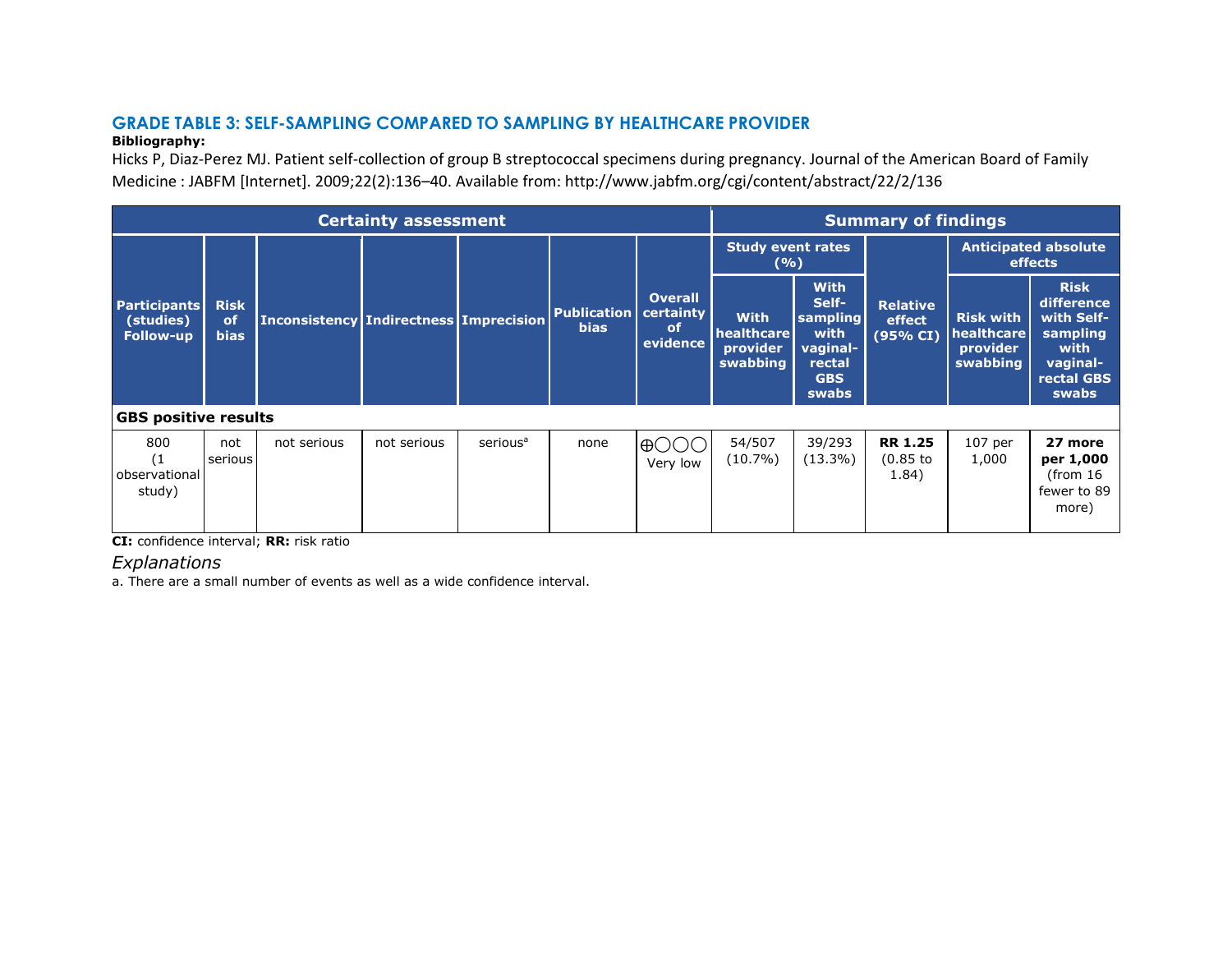# **GRADE TABLE 4: TIMING OF VAGINAL-RECTAL CULTURE SCREENING FOR GBS**

#### **Bibliography:**

Valkenburg-van den Berg AW, Houtman-Roelofsen RL, Oostvogel PM, Dekker FW, Dörr PJ, Sprij AJ. Timing of group B streptococcus screening in pregnancy: a systematic review. Gynecologic and obstetric investigation [Internet]. 2010;69(3):174–83. Available from:

http://www.ncbi.nlm.nih.gov/pubmed/20016190

|                                                               |                               |                                               | <b>Certainty assessment</b> |             |                                                 |                                         | <b>Summary of findings</b>                                                                                                                                                                                                                                                                                                                        |
|---------------------------------------------------------------|-------------------------------|-----------------------------------------------|-----------------------------|-------------|-------------------------------------------------|-----------------------------------------|---------------------------------------------------------------------------------------------------------------------------------------------------------------------------------------------------------------------------------------------------------------------------------------------------------------------------------------------------|
| <b>Participants</b><br>(studies)<br><b>Follow-up</b>          | <b>Risk of</b><br><b>bias</b> | <b>Inconsistency Indirectness Imprecision</b> |                             |             | <b>Publication   certainty  </b><br><b>bias</b> | <b>Overall</b><br><b>of</b><br>evidence | <b>Narrative summary of results</b>                                                                                                                                                                                                                                                                                                               |
| <b>EOGBSD</b>                                                 |                               |                                               |                             |             |                                                 |                                         |                                                                                                                                                                                                                                                                                                                                                   |
| 25664 (one<br>systematic<br>review; 9<br>included<br>studies) | serious <sup>a</sup>          | not serious                                   | not serious                 | not serious | none                                            | $\oplus \oplus \oplus \bigcirc$         | An antepartum culture is most accurate in predicting GBS<br>Moderate   status at birth when it is performed at a later gestational age,<br>allowing for a shorter interval between screening and birth.<br>An interval of greater than six weeks between antepartum<br>culture and birth likely reduces the probability of an accurate<br>result. |

## *Explanations*

a. Appraisal of the included systematic review was performed using A MeaSurement Tool to Assess Systematic Reviews (AMSTAR 2). Though validity of the included studies were discussed, authors did not provide description of the techniques used to assess risk of bias across studies.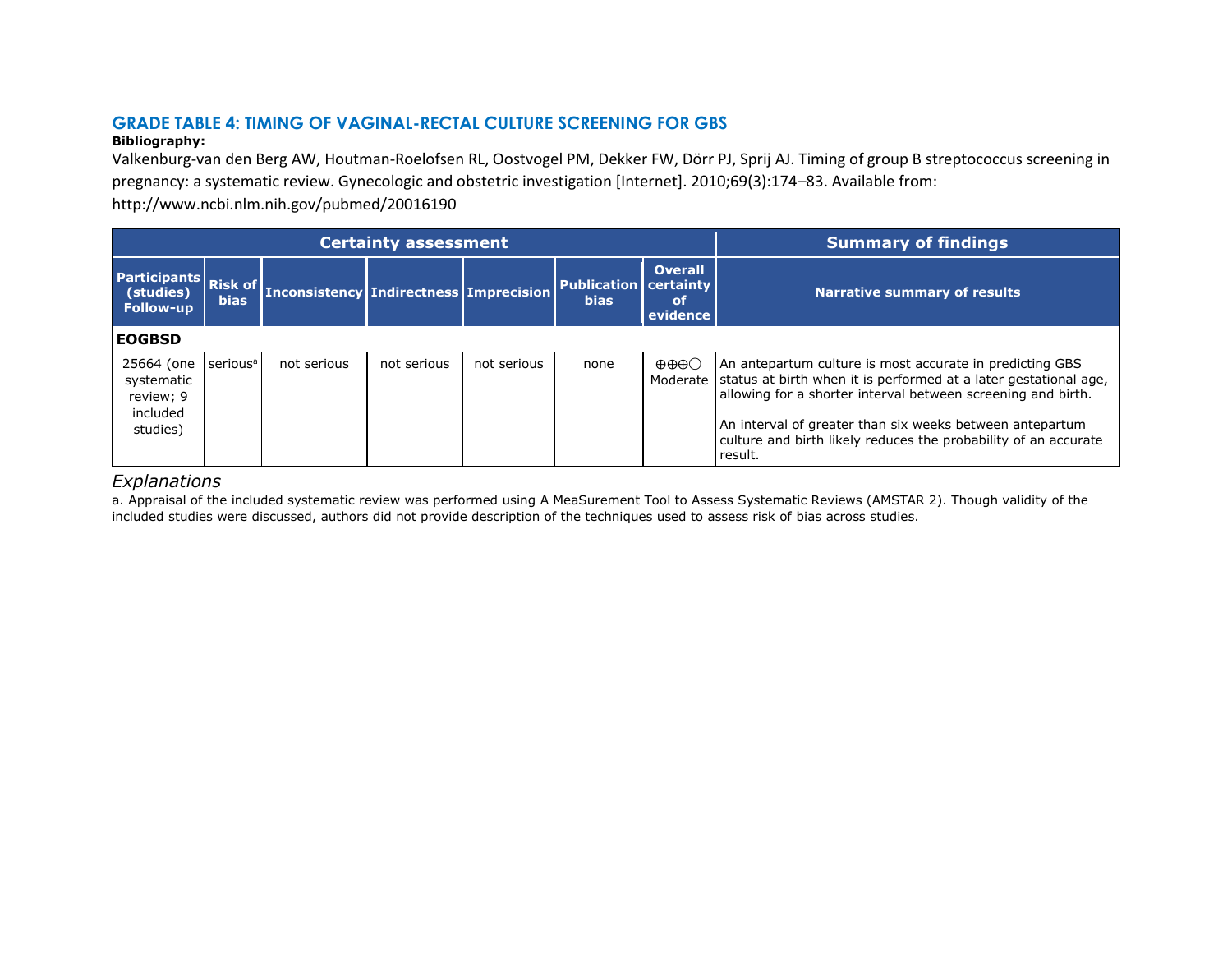## **GRADE TABLE 5: INTRAPARTUM ANTIBIOTIC PROPHYLAXIS COMPARED TO NO INTRAPARTUM ANTIBIOTIC PROPHYLAXIS Bibliography:**

Li S, Huang J, Chen Z, Guo D, Yao Z, Ye X. Antibiotic Prevention for Maternal Group B Streptococcal Colonization on Neonatal GBS-Related Adverse Outcomes: A Meta-Analysis. Frontiers in microbiology [Internet]. 2017;8:374. Available from:

## <http://www.ncbi.nlm.nih.gov/pubmed/28367139>

Ohlsson A, Shah VS. Intrapartum antibiotics for known maternal Group B streptococcal colonization. The Cochrane database of systematic reviews [Internet]. 2014 Jan 8 [cited 2014 Sep 18];6(3):CD007467. Available from: http://www.ncbi.nlm.nih.gov/pubmed/24915629 Boyer KM, Gotoff SP. Prevention of early-onset neonatal group B streptococcal disease with selective intrapartum chemoprophylaxis. The New England journal of medicine [Internet]. 1986 Jun 26;314(26):1665–9. Available from:<http://www.ncbi.nlm.nih.gov/pubmed/3520319>

|                                                      |                               |                                                                      | <b>Certainty assessment</b> |                      |                                   |                                                          |                                                                                   |                                   | <b>Summary of findings</b>            |                                                                                           |                                                                     |
|------------------------------------------------------|-------------------------------|----------------------------------------------------------------------|-----------------------------|----------------------|-----------------------------------|----------------------------------------------------------|-----------------------------------------------------------------------------------|-----------------------------------|---------------------------------------|-------------------------------------------------------------------------------------------|---------------------------------------------------------------------|
|                                                      |                               |                                                                      |                             |                      |                                   |                                                          |                                                                                   | <b>Study event rates</b><br>(9/6) |                                       |                                                                                           | <b>Anticipated absolute</b><br>effects                              |
| <b>Participants</b><br>(studies)<br><b>Follow-up</b> | <b>Risk of</b><br><b>bias</b> | <b>Inconsistency   Indirectness   Imprecision</b>                    |                             |                      | <b>Publication</b><br><b>bias</b> | <b>Overall</b><br>certainty<br><sub>of</sub><br>evidence | <b>With no</b><br><b>IAP</b> for<br><b>GBS</b><br>positive<br>birthing<br>parents | <b>With IAP</b>                   | <b>Relative</b><br>effect<br>(95% CI) | <b>Risk</b><br>with no<br><b>IAP for</b><br><b>GBS</b><br>positive<br>birthing<br>parents | <b>Risk</b><br>difference<br>with IAP                               |
|                                                      |                               | <b>Neonatal mortality from EOGBS</b>                                 |                             |                      |                                   |                                                          |                                                                                   |                                   |                                       |                                                                                           |                                                                     |
| 164<br>$(1$ RCT)                                     | serious <sup>a</sup>          | not serious                                                          | seriousb                    | serious <sup>c</sup> | none                              | $\oplus$ OOO<br>Very low                                 | 1/79<br>$(1.3\%)$                                                                 | 0/85<br>$(0.0\%)$                 | <b>RR 0.31</b><br>(0.01)<br>7.50)     | 13 per<br>1,000                                                                           | 9 fewer per<br>1,000<br>(from <sub>13</sub><br>fewer to 82<br>more) |
|                                                      |                               | Neonatal mortality from infections caused by bacteria other than GBS |                             |                      |                                   |                                                          |                                                                                   |                                   |                                       |                                                                                           |                                                                     |
| 164<br>$(1$ RCT)                                     | serious <sup>a</sup>          | not serious                                                          | seriousb                    | serious <sup>c</sup> | none                              | $\bigoplus$ ( ) ( ) ( )<br>Very low                      | 1/79<br>$(1.3\%)$                                                                 | 0/85<br>$(0.0\%)$                 | <b>RR 0.31</b><br>(0.01)<br>7.50)     | 13 per<br>1,000                                                                           | 9 fewer per<br>1,000<br>(from <sub>13</sub><br>fewer to 82<br>more) |
| <b>EOGBS</b>                                         |                               |                                                                      |                             |                      |                                   |                                                          |                                                                                   |                                   |                                       |                                                                                           |                                                                     |
| 1014<br>$(6$ RCTs)                                   | serious <sup>d</sup>          | not serious                                                          | not serious                 | not serious          | none                              | $\oplus \oplus \oplus \bigcirc$<br>Moderate              | 38/502<br>$(7.6\%)$                                                               | 10/512<br>$(2.0\%)$               | <b>RR 0.28</b><br>$(0.15$ to<br>0.55) | 76 per<br>1,000                                                                           | 55 fewer<br>per 1,000<br>(from $64$<br>fewer to 34<br>fewer)        |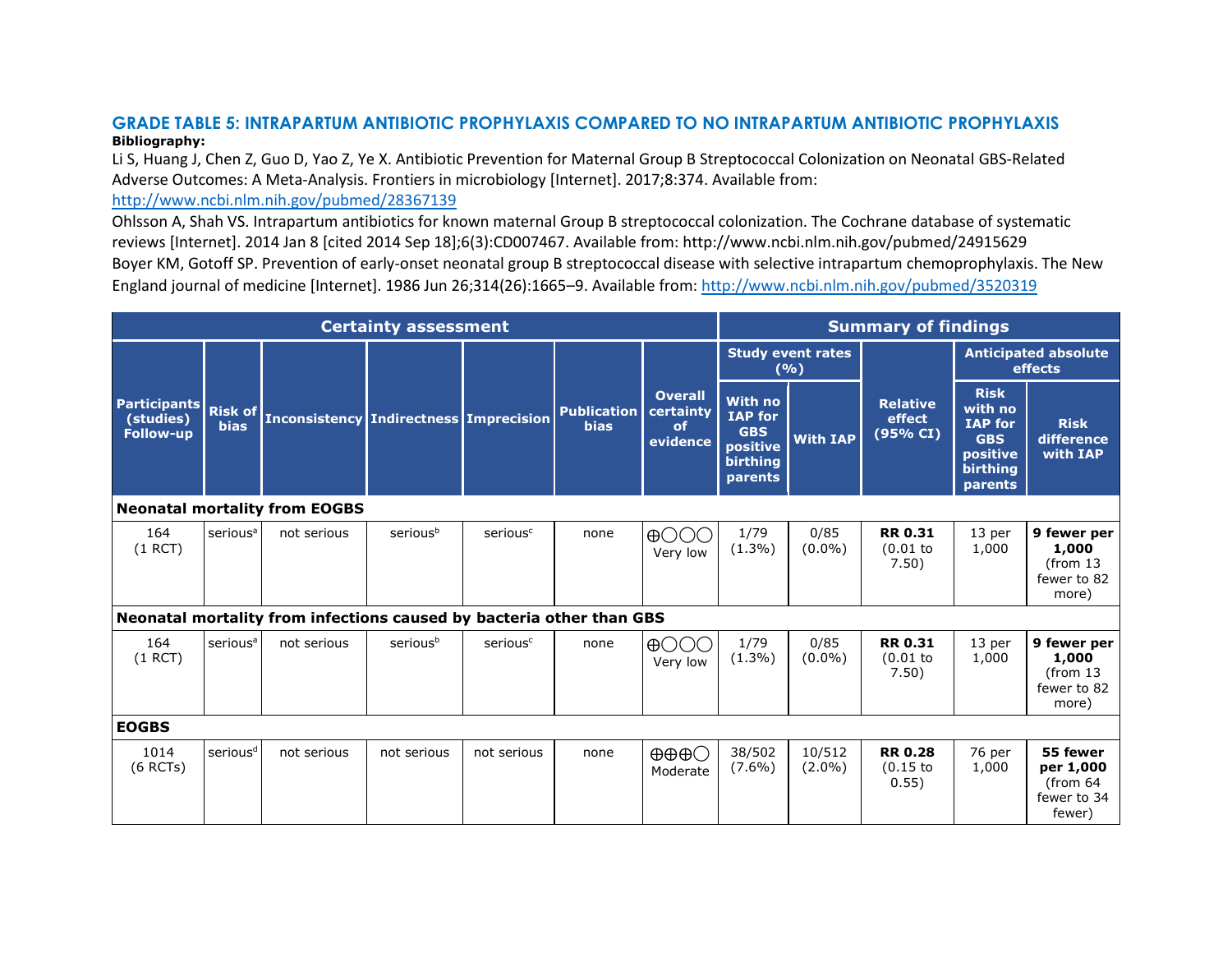|                   |                      |                                                           | <b>Certainty assessment</b> |                      |      | <b>Summary of findings</b>                               |                      |                     |                                    |                  |                                                             |
|-------------------|----------------------|-----------------------------------------------------------|-----------------------------|----------------------|------|----------------------------------------------------------|----------------------|---------------------|------------------------------------|------------------|-------------------------------------------------------------|
|                   |                      | Infection from bacteria other than GBS                    |                             |                      |      |                                                          |                      |                     |                                    |                  |                                                             |
| 592<br>$(6$ RCTs) | serious <sup>e</sup> | not serious                                               | not serious                 | not serious          | none | ⊕⊕⊕<br>Moderate                                          | 31/216<br>$(14.4\%)$ | 19/376<br>$(5.1\%)$ | <b>RR 0.35</b><br>(0.20)<br>0.62)  | 144 per<br>1,000 | 93 fewer<br>per 1,000<br>(from 115<br>fewer to 55<br>fewer) |
|                   |                      | Neonatal sepsis due to bacterial organisms other than GBS |                             |                      |      |                                                          |                      |                     |                                    |                  |                                                             |
| 289<br>(2 RCTs)   | seriousf             | not serious                                               | serious <sup>9</sup>        | serious <sup>c</sup> | none | $\bigoplus$ $\bigodot$ $\bigodot$ $\bigodot$<br>Very low | 1/144<br>$(0.7\%)$   | 1/145<br>$(0.7\%)$  | <b>RR 1.00</b><br>(0.10)<br>10.04) | 7 per<br>1,000   | 0 fewer per<br>1,000<br>(from 6<br>fewer to 63<br>more)     |

**CI:** confidence interval; **RR:** risk ratio

#### *Explanations*

a. This study was identified by the Cochrane review (Ohlsson 2014) as being at high risk of bias due to issues with allocation concealment, blinding, incomplete outcome data, selective reporting and other bias. This was study was rated at a quality index of 3 on the Jadad scale by the other systematic review (Li 2017). According to the Jadad scale studies with  $\geq$  3 points are considered high-quality studies. Due to these conflicting interpretations, we assessed the study and agreed that there were significant methodological issues introducing risk of bias.

b. There were concerns about indirectness, as the study did not indicate at what point the participants tested positive for GBS in their pregnancies. The antibiotic regime in this study included four doses of intramuscular ampicillin (5 mg per kilogram of body weight per dose) at 12-hour intervals until the initial culture results were available for infants whose birthing parent received ampicillin. For the outcome of mortality, this additional treatment for infants confounds the results.

c. There were concerns about imprecision due to the small sample size, small number of events and the wide confidence interval, that crossed the null.

d. All the included studies for this outcome were rated at 1-2 on the Jadad scale (a rating of three or above is considered high-quality) by the systematic reviewers (Li 2017) except one (Boyer 1986) which was rated as being at risk of bias by our team.

e. All the included studies for this outcome were rated at 1-2 on the Jadad scale by the systematic reviewers (Li 2017). A rating of three or above is considered high-quality.

f. These studies were rated as having serious risk of bias as the Cochrane review (Ohlsson 2014) identified high risk of bias, or unclear risk of bias in multiple methodological areas across the studies.

g. There were concerns about indirectness, as one study (Boyer 1986) did not indicate at what point the participants tested positive for GBS in their pregnancies. The antibiotic regime in this study included four doses of intramuscular ampicillin (5 mg per kilogram of body weight per dose) at 12-hour intervals until the initial culture results were available for infants whose birthing parent received ampicillin. For the outcome of mortality, this additional treatment for infants confounds the results.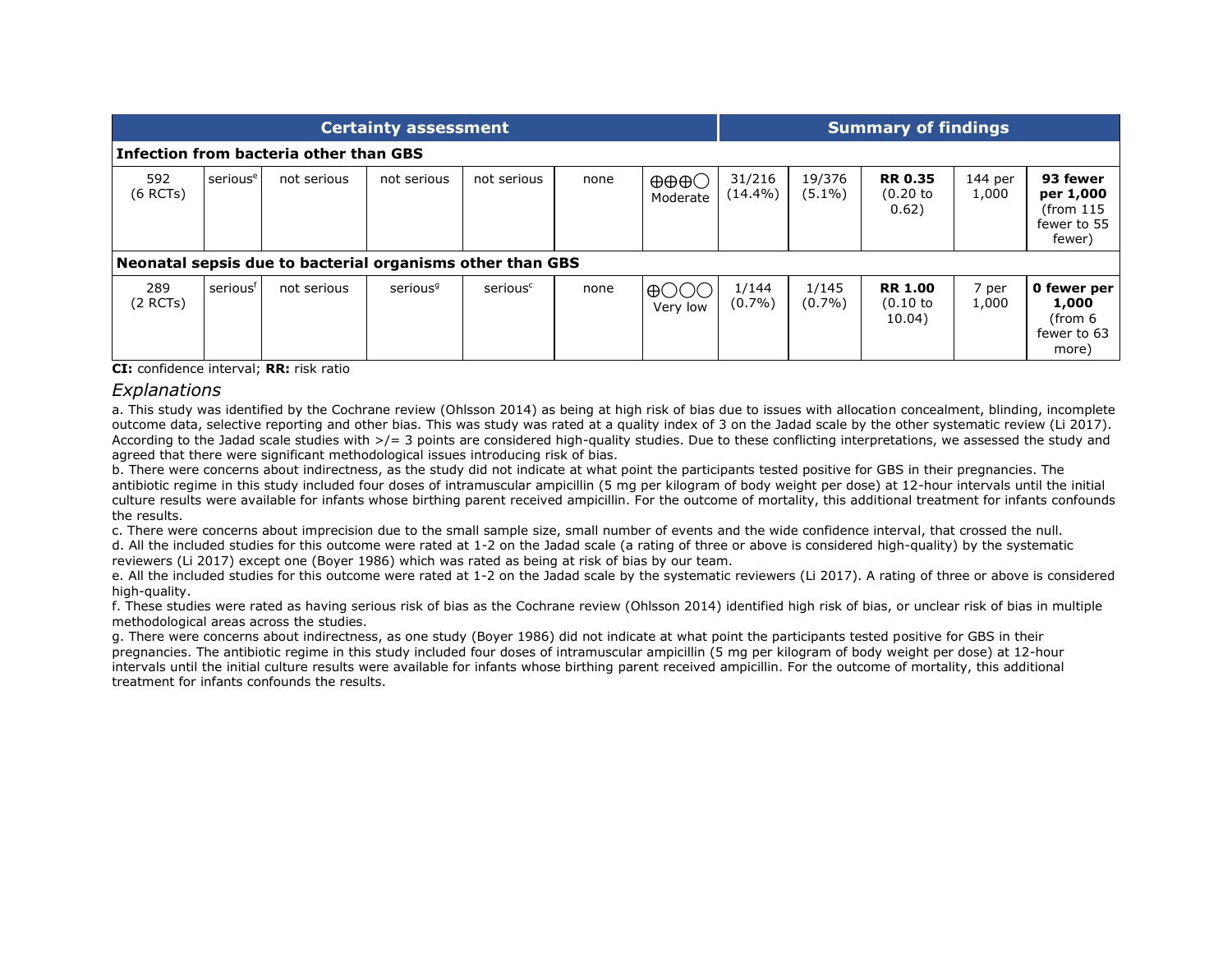# **GRADE TABLE 6: CULTURE SCREENING APPROACH TO IAP DELIVERY COMPARED TO NO POLICY**

#### **Bibliography:**

Hasperhoven GF, Al-Nasiry S, Bekker V, Villamor E, Kramer B. Universal screening versus risk-based protocols for antibiotic prophylaxis during childbirth to prevent early-onset group B streptococcal disease: a systematic review and meta-analysis. BJOG : an international journal of obstetrics and gynaecology [Internet]. 2020;127(6):680–91. Available from: http://www.ncbi.nlm.nih.gov/pubmed/31913562

|                                                      |                               |                                               | <b>Certainty assessment</b> |             |                                   |                                                      |                                          | <b>Summary of findings</b>                              |                                          |                                            |                                                                            |
|------------------------------------------------------|-------------------------------|-----------------------------------------------|-----------------------------|-------------|-----------------------------------|------------------------------------------------------|------------------------------------------|---------------------------------------------------------|------------------------------------------|--------------------------------------------|----------------------------------------------------------------------------|
|                                                      |                               |                                               |                             |             |                                   |                                                      | Study event rates (%)                    |                                                         |                                          |                                            | <b>Anticipated absolute</b><br>effects                                     |
| <b>Participants</b><br>(studies)<br><b>Follow-up</b> | <b>Risk of</b><br><b>bias</b> | <b>Inconsistency Indirectness Imprecision</b> |                             |             | <b>Publication</b><br><b>bias</b> | <b>Overall</b><br>certainty<br><b>of</b><br>evidence | With no<br>formal<br>screening<br>policy | <b>With</b><br><b>Universal</b><br>culture<br>screening | <b>Relative</b><br>effect<br>(95%<br>CI) | no formal<br>screening Universal<br>policy | <b>Risk</b><br><b>Risk with difference</b><br>with<br>culture<br>screening |
| <b>EOGBSD</b>                                        |                               |                                               |                             |             |                                   |                                                      |                                          |                                                         |                                          |                                            |                                                                            |
| 3172204<br>(4)<br>observational<br>studies)          | serious <sup>a</sup>          | not serious                                   | not serious                 | not serious | none                              | <b>A</b><br>Very low                                 | 788/1565481<br>$(0.1\%)$                 | 545/1606723 RR 0.31<br>$(0.0\%)$                        | (0.11)<br>0.84)                          | 1 per<br>1,000                             | 0 fewer<br>per 1,000<br>(from 0<br>fewer to 0<br>fewer)                    |

**CI:** confidence interval; **RR:** risk ratio

# *Explanations*

a. Systematic review authors rated these studies as being at risk of bias using the ROBINS-I tool.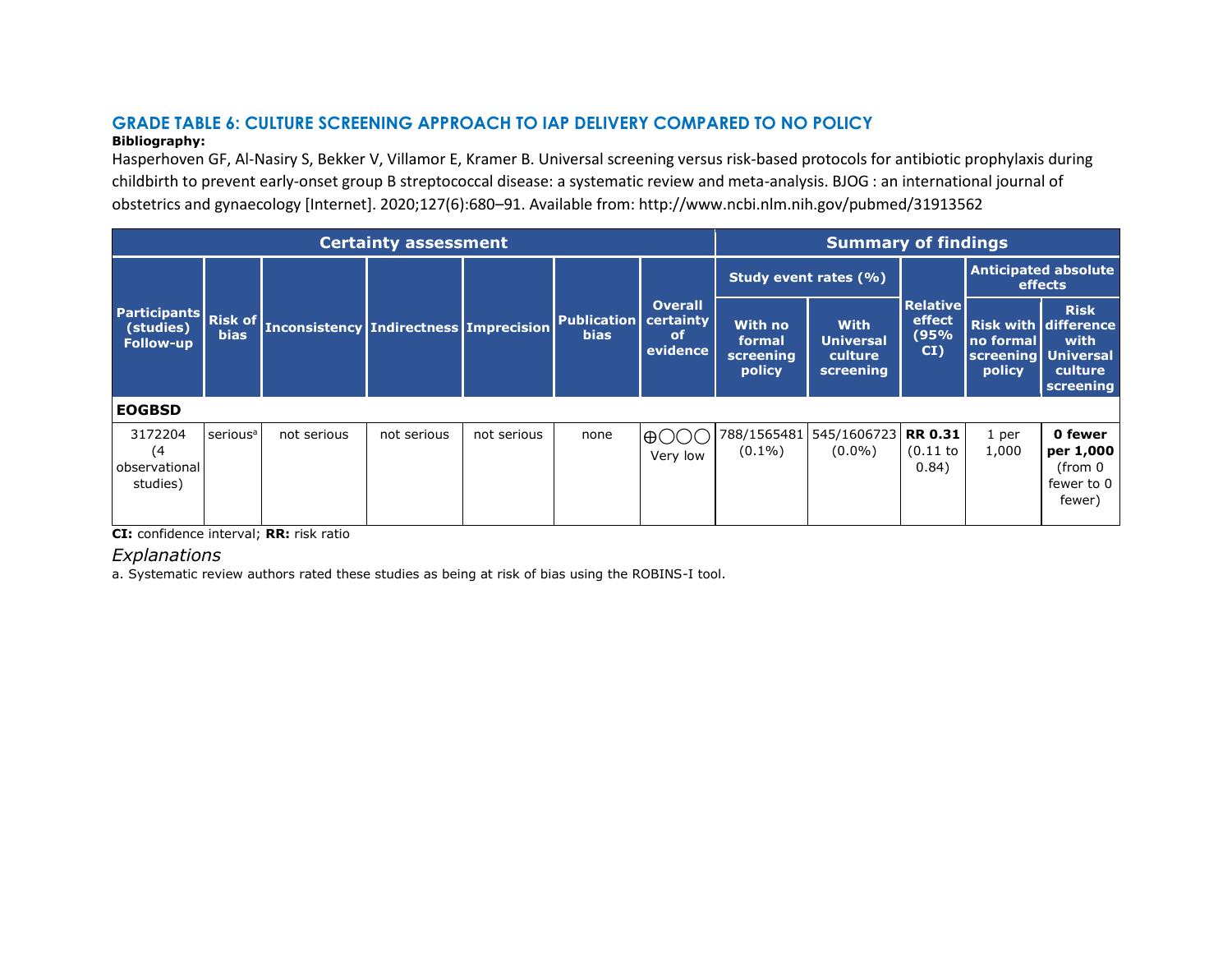# **GRADE TABLE 7: RISK FACTOR APPROACH TO IAP DELIVERY COMPARED TO NO POLICY**

#### **Bibliography:**

Hasperhoven GF, Al-Nasiry S, Bekker V, Villamor E, Kramer B. Universal screening versus risk-based protocols for antibiotic prophylaxis during childbirth to prevent early-onset group B streptococcal disease: a systematic review and meta-analysis. BJOG : an international journal of obstetrics and gynaecology [Internet]. 2020;127(6):680–91. Available from: http://www.ncbi.nlm.nih.gov/pubmed/31913562

|                                                      |                               |                                               | <b>Certainty assessment</b> |             |                                   |                                                      |                           | <b>Summary of findings</b>              |                                         |                                     |                                                                         |
|------------------------------------------------------|-------------------------------|-----------------------------------------------|-----------------------------|-------------|-----------------------------------|------------------------------------------------------|---------------------------|-----------------------------------------|-----------------------------------------|-------------------------------------|-------------------------------------------------------------------------|
|                                                      |                               |                                               |                             |             |                                   |                                                      | Study event rates (%)     |                                         |                                         |                                     | <b>Anticipated</b><br>absolute effects                                  |
| <b>Participants</b><br>(studies)<br><b>Follow-up</b> | <b>Risk of</b><br><b>bias</b> | <b>Inconsistency Indirectness Imprecision</b> |                             |             | <b>Publication</b><br><b>bias</b> | <b>Overall</b><br>certainty<br><b>of</b><br>evidence | With no<br>policy         | <b>With Risk-</b><br>factor<br>approach | <b>Relative</b><br>effect<br>(95%<br>CI | <b>Risk</b><br>with<br>no<br>policy | <b>Risk</b><br>difference<br>with<br><b>Risk-</b><br>factor<br>approach |
| <b>EOGBSD</b>                                        |                               |                                               |                             |             |                                   |                                                      |                           |                                         |                                         |                                     |                                                                         |
| 7506263<br>observational<br>studies)                 | serious <sup>a</sup>          | not serious                                   | not serious                 | not serious | none                              | $\bigoplus$ (<br>Very low                            | 1022/3778651<br>$(0.0\%)$ | 1182/3727612<br>$(0.0\%)$               | <b>RR 0.84</b><br>(0.59)<br>1.20)       | 0 per<br>1,000                      | 0 fewer<br>per 1,000<br>(from 0<br>fewer to 0<br>fewer)                 |

**CI:** confidence interval; **RR:** risk ratio

# *Explanations*

a. Systematic review authors rated these as studies at risk of bias using the ROBINS-I tool.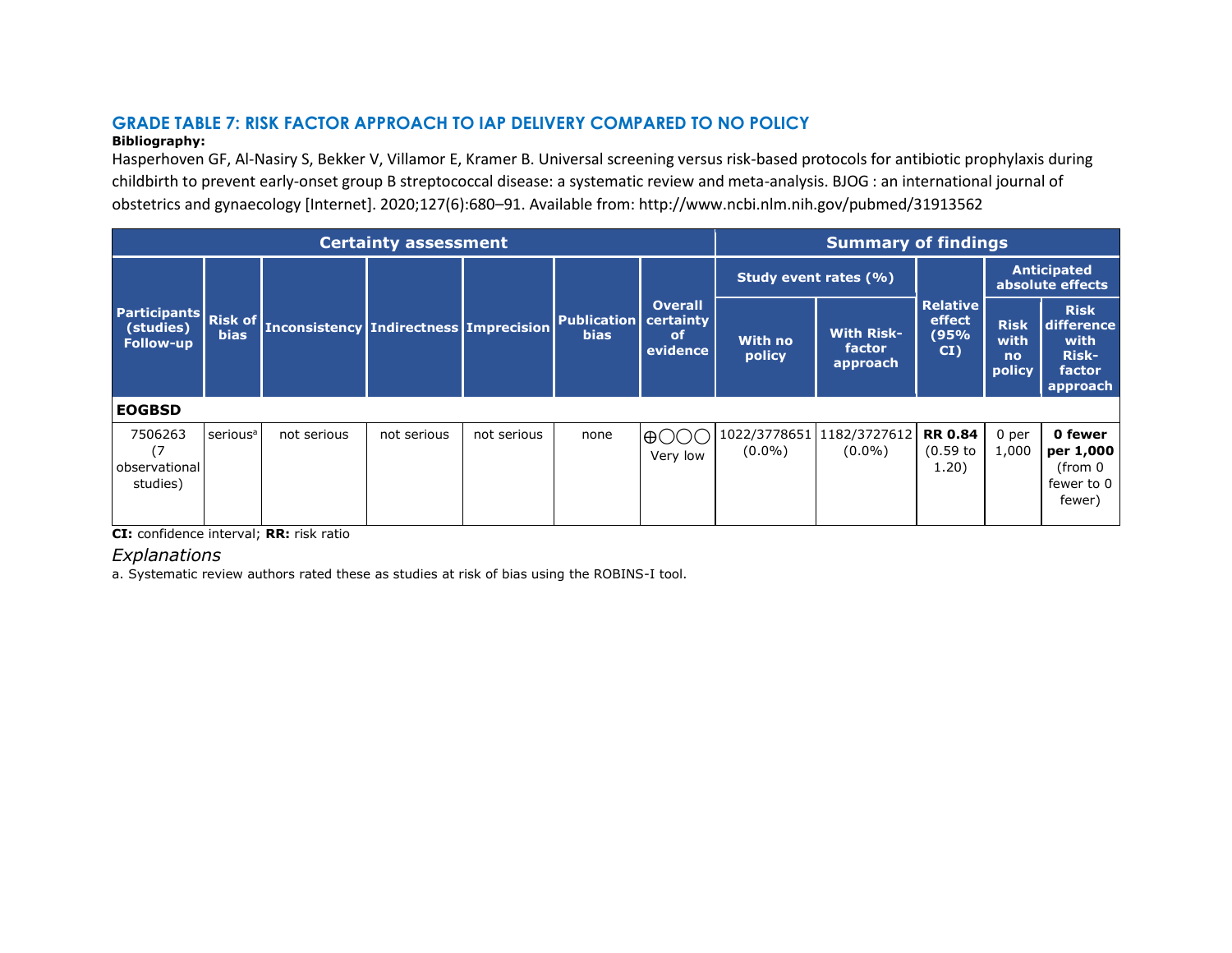#### **GRADE TABLE 8: CULTURE SCREENING AND RISK FACTORS APPROACH TO IAP DELIVERY COMPARED TO NO POLICY Bibliography:**

Renner RM, Renner A, Schmid S, Hoesli I, Nars P, Holzgreve W, et al. Efficacy of a strategy to prevent neonatal early-onset group B streptococcal (GBS) sepsis. Journal of perinatal medicine [Internet]. 2006;34(1):32–8. Available from: http://www.ncbi.nlm.nih.gov/pubmed/16489884

|                                                      |                                             |                                                   | <b>Certainty assessment</b> |                      |                                   |                                                          |                             | <b>Summary of findings</b>                                           |                                       |                                                        |                                                                                                   |
|------------------------------------------------------|---------------------------------------------|---------------------------------------------------|-----------------------------|----------------------|-----------------------------------|----------------------------------------------------------|-----------------------------|----------------------------------------------------------------------|---------------------------------------|--------------------------------------------------------|---------------------------------------------------------------------------------------------------|
|                                                      |                                             |                                                   |                             |                      |                                   |                                                          |                             | <b>Study event rates</b><br>(%)                                      |                                       |                                                        | <b>Anticipated absolute</b><br>effects                                                            |
| <b>Participants</b><br>(studies)<br><b>Follow-up</b> | <b>Risk</b><br><sub>of</sub><br><b>bias</b> | <b>Inconsistency   Indirectness   Imprecision</b> |                             |                      | <b>Publication</b><br><b>bias</b> | <b>Overall</b><br>certainty<br><sub>of</sub><br>evidence | With no<br>formal<br>policy | <b>With</b><br><b>Screening</b><br>plus risk-<br>factors<br>approach | <b>Relative</b><br>effect<br>(95% CI) | <b>Risk with</b><br>n <sub>o</sub><br>formal<br>policy | <b>Risk</b><br>difference<br>with<br><b>Screening</b><br>plus risk-<br><b>factors</b><br>approach |
| <b>GBS</b> sepsis                                    |                                             |                                                   |                             |                      |                                   |                                                          |                             |                                                                      |                                       |                                                        |                                                                                                   |
| 25511<br>(1)<br>observational<br>study)              | not<br>serious                              | not serious                                       | not serious                 | serious <sup>a</sup> | none                              | $\oplus$<br>Very low                                     | 16/16126<br>$(0.1\%)$       | 5/9385<br>$(0.1\%)$                                                  | <b>RR 0.54</b><br>$(0.20$ to<br>1.47) | 1 per<br>1,000                                         | 0 fewer per<br>1,000<br>(from 1<br>fewer to 0<br>fewer)                                           |

**CI:** confidence interval; **RR:** risk ratio

*Explanations*

a. There were concerns about imprecision as there were very few events, and the confidence interval crosses the null.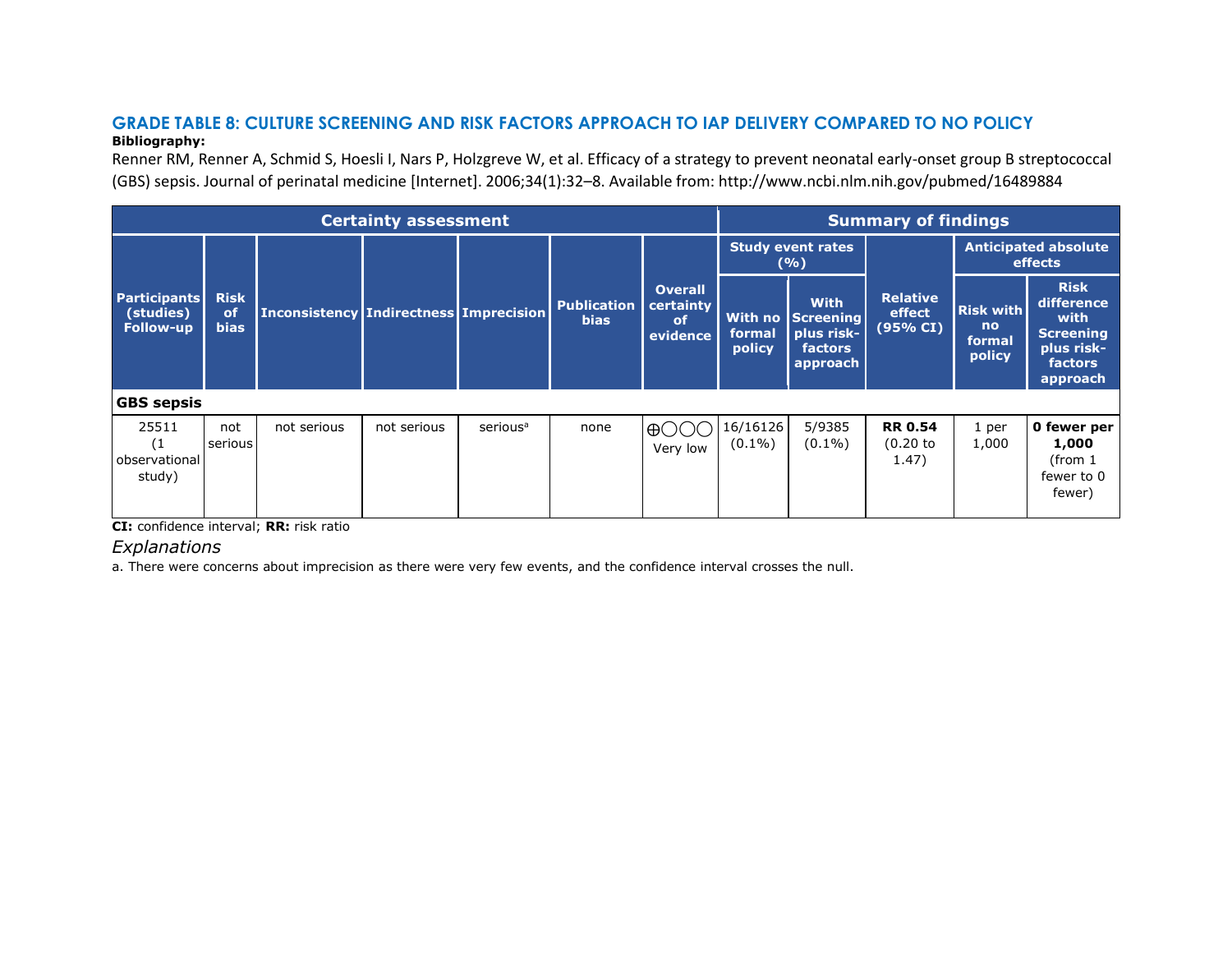# **GRADE TABLE 9: CULTURE SCREENING APPROACH TO IAP DELIVERY COMPARED TO RISK FACTOR APPROACH TO IAP DELIVERY**

#### **Bibliography:**

Hasperhoven GF, Al-Nasiry S, Bekker V, Villamor E, Kramer B. Universal screening versus risk-based protocols for antibiotic prophylaxis during childbirth to prevent early-onset group B streptococcal disease: a systematic review and meta-analysis. BJOG : an international journal of obstetrics and gynaecology [Internet]. 2020;127(6):680–91. Available from: http://www.ncbi.nlm.nih.gov/pubmed/31913562

|                                                      |                               |                                                   | <b>Certainty assessment</b> |             |                                   |                                                      | <b>Summary of findings</b>                       |                                              |                                        |                                                             |                                                                      |
|------------------------------------------------------|-------------------------------|---------------------------------------------------|-----------------------------|-------------|-----------------------------------|------------------------------------------------------|--------------------------------------------------|----------------------------------------------|----------------------------------------|-------------------------------------------------------------|----------------------------------------------------------------------|
|                                                      |                               |                                                   |                             |             |                                   |                                                      | Study event rates (%)                            |                                              |                                        |                                                             | <b>Anticipated absolute</b><br>effects                               |
| <b>Participants</b><br>(studies)<br><b>Follow-up</b> | <b>Risk of</b><br><b>bias</b> | <b>Inconsistency   Indirectness   Imprecision</b> |                             |             | <b>Publication</b><br><b>bias</b> | <b>Overall</b><br>certainty<br><b>of</b><br>evidence | With risk-<br>factor<br><b>based</b><br>approach | <b>With</b><br><b>Universal</b><br>screening | <b>Relative</b><br>effect<br>(95% CI)  | <b>Risk</b><br>with<br>risk-<br>factor<br>based<br>approach | <b>Risk</b><br>difference<br>with<br><b>Universal</b><br>screening   |
| <b>EOGBSD</b>                                        |                               |                                                   |                             |             |                                   |                                                      |                                                  |                                              |                                        |                                                             |                                                                      |
| 892387<br>(9<br>observational<br>studies)            | serious <sup>a</sup>          | not serious                                       | not serious                 | not serious | none                              | $\oplus$<br>Very low                                 | 339/433523 155/458864<br>$(0.1\%)$               | $(0.0\%)$                                    | <b>RR 0.43</b><br>$(0.32)$ to<br>0.58) | 1 per<br>1,000                                              | 0 fewer<br>per 1,000<br>(from <sub>1</sub> )<br>fewer to 0<br>fewer) |

**CI:** confidence interval; **RR:** risk ratio

# *Explanations*

a. Systematic review authors rated these studies at risk of bias using the ROBINS-I tool.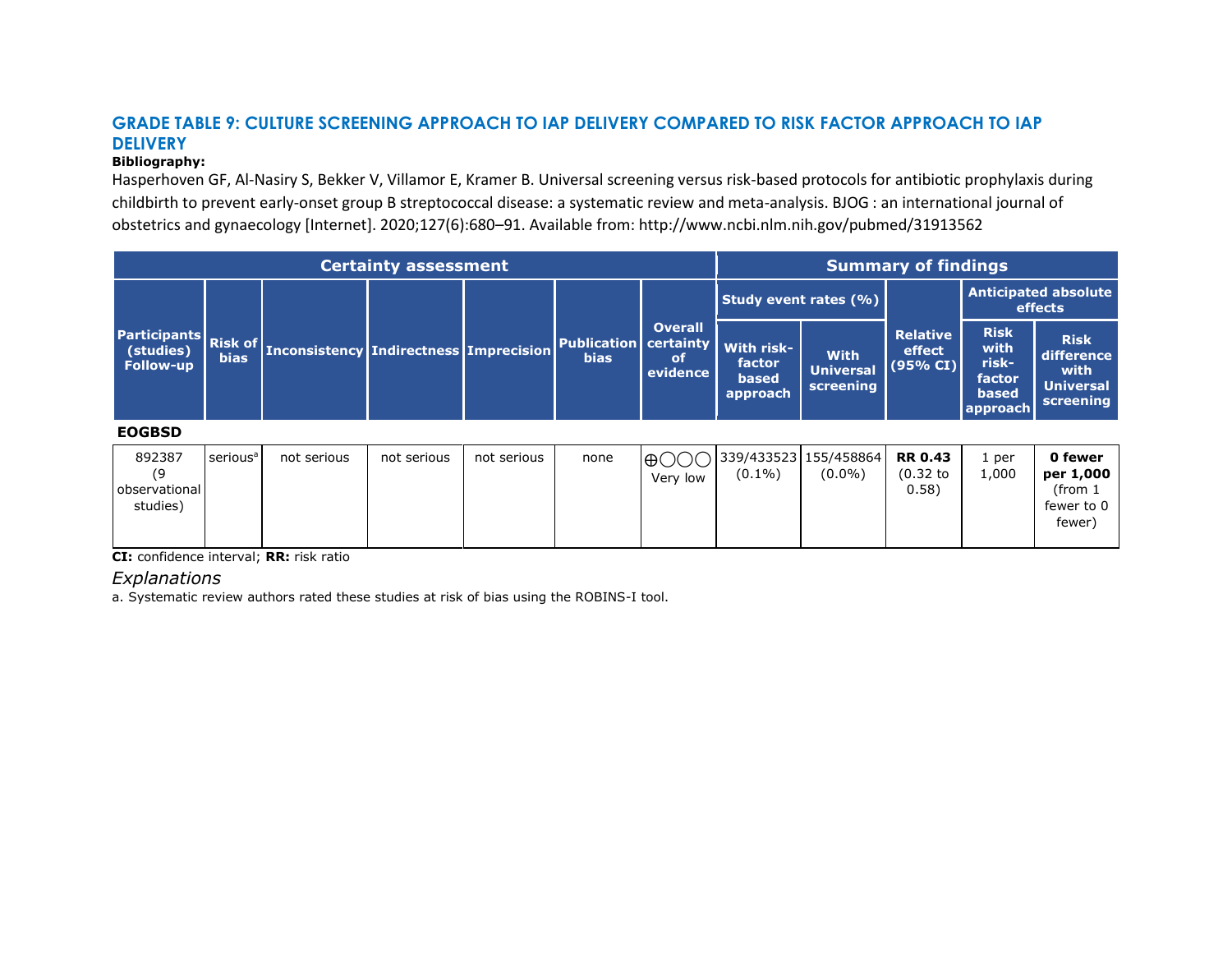#### **GRADE TABLE 10: INDUCTION COMPARED TO EXPECTANT MANAGEMENT FOR CLIENTS WHO EXPERIENCE PROM Bibliography:**

Hannah ME, Ohlsson A, Wang EE, Matlow A, Foster GA, Willan AR, et al. Maternal colonization with group B Streptococcus and prelabor rupture of membranes at term: the role of induction of labor. TermPROM Study Group. American journal of obstetrics and gynecology [Internet]. 1997 Oct;177(4):780–5. Available from: http://www.ncbi.nlm.nih.gov/pubmed/9369819

|                           | <b>Certainty assessment</b><br>Participants Risk of<br><b>Publication</b><br><b>Inconsistency Indirectness Imprecision</b><br><b>bias</b><br><b>bias</b><br><b>of</b> |             |          |                      |      |                                         |                                                                        |                                 | <b>Summary of findings</b>                       |                                                                                              |                                                          |
|---------------------------|-----------------------------------------------------------------------------------------------------------------------------------------------------------------------|-------------|----------|----------------------|------|-----------------------------------------|------------------------------------------------------------------------|---------------------------------|--------------------------------------------------|----------------------------------------------------------------------------------------------|----------------------------------------------------------|
|                           |                                                                                                                                                                       |             |          |                      |      |                                         |                                                                        | <b>Study event rates</b><br>(%) |                                                  |                                                                                              | <b>Anticipated absolute</b><br>effects                   |
| (studies)<br>Follow-up    |                                                                                                                                                                       |             |          |                      |      | <b>Overall</b><br>certainty<br>evidence | <b>With EM</b><br>for GBS<br>positive<br>people<br>with<br><b>PROM</b> | <b>With</b><br><b>Induction</b> | <b>Relative</b><br>effect<br>$(95\% \text{ CI})$ | <b>Risk with</b><br><b>EM for</b><br><b>GBS</b><br>positive<br>people<br>with<br><b>PROM</b> | <b>Risk</b><br>difference<br>with<br><b>Induction</b>    |
| <b>Neonatal infection</b> |                                                                                                                                                                       |             |          |                      |      |                                         |                                                                        |                                 |                                                  |                                                                                              |                                                          |
| 270<br>$(1$ RCT)          | serious <sup>a</sup>                                                                                                                                                  | not serious | seriousb | serious <sup>c</sup> | none | $\bigoplus ( )$<br>Very low             | 12/149<br>$(8.1\%)$                                                    | 3/121<br>$(2.5\%)$              | <b>RR 0.31</b><br>$(0.09)$ to<br>1.07)           | 81 per<br>1,000                                                                              | 56 fewer<br>per 1,000<br>(from 73<br>fewer to 6<br>more) |

**CI:** confidence interval; **RR:** risk ratio

## *Explanations*

a. This study was conducted in 1996 and has a number of methodological limitations

b. When this study was conducted there was no standardized approach to screening for GBS or delivery of IAP, suggesting that estimates of neonatal infection in this study are likely overestimated. Decisions over when to treat birthing parents with IAP were left to the individual judgement of the clinicians.

Furthermore, the results of GBS culture screening were not available at birth for most birthing parents, which means that clinicians were not basing treatment decisions on known GBS status.

c. The number of participants in the trial who had GBS and PROM was quite low; larger sample sizes would be required to have confidence in these estimates.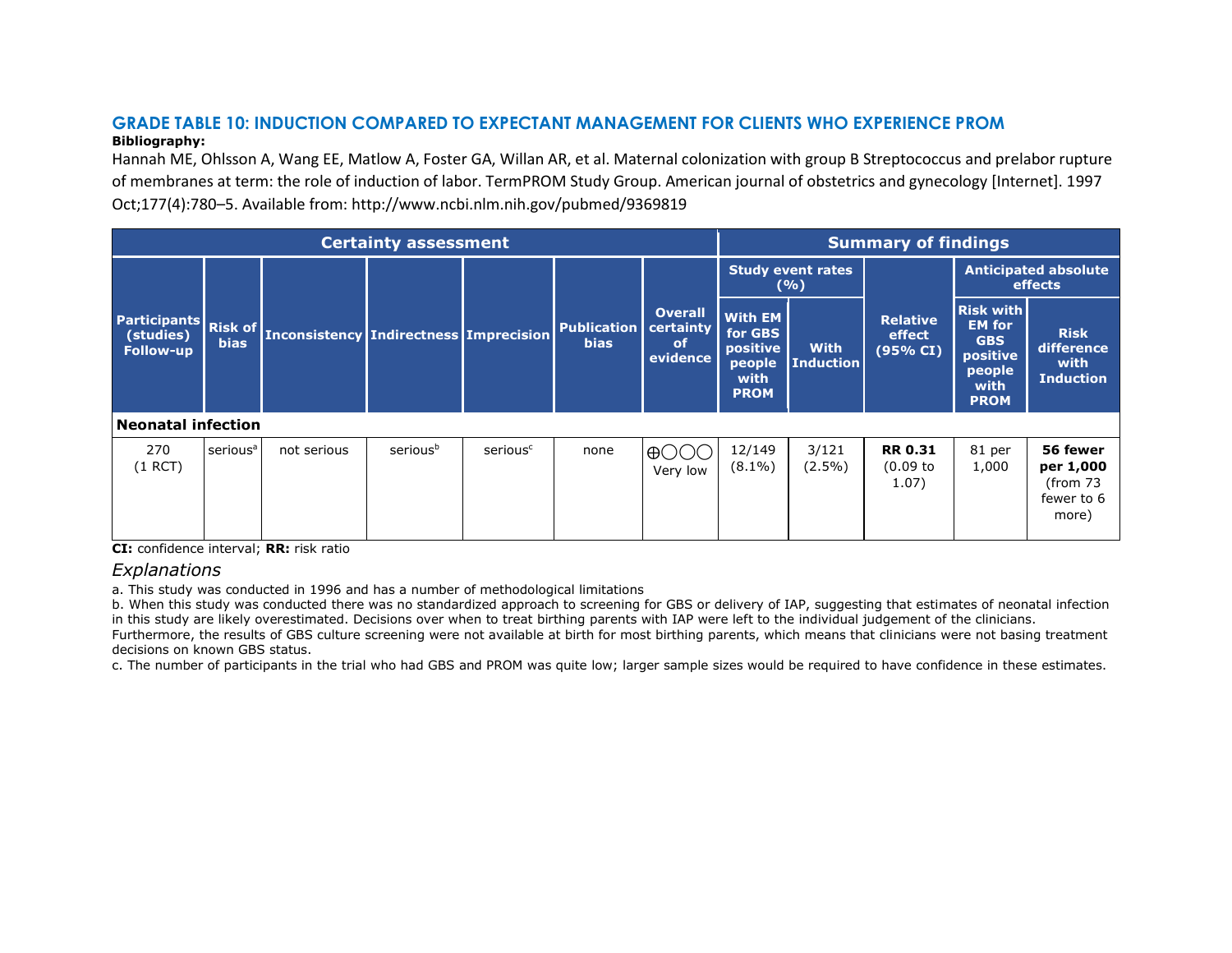# **GRADE TABLE 11: <4 HOURS IAP COMPARED TO > 4 HOURS OF IAP FOR MANAGEMENT OF GBS**

### **Bibliography:**

Fairlie T, Zell ER, Schrag S. Effectiveness of intrapartum antibiotic prophylaxis for prevention of early-onset group B streptococcal disease. Obstetrics and gynecology [Internet]. 2013 Mar;121(3):570–7. Available from:<http://www.ncbi.nlm.nih.gov/pubmed/23635620> Kojima K, Tanaka R, Nakajima K, Kurihara N, Oba MS, Yamashita Y, et al. Predicting outcomes of neonates born to GBS-positive women who received inadequate intrapartum antimicrobial prophylaxis. The Turkish journal of pediatrics [Internet]. 56(3):238–42. Available from:

<http://www.ncbi.nlm.nih.gov/pubmed/25341594>

Turrentine MA, Greisinger AJ, Brown KS, Wehmanen OA, Mouzoon ME. Duration of intrapartum antibiotics for group B streptococcus on the diagnosis of clinical neonatal sepsis. Infectious diseases in obstetrics and gynecology [Internet]. 2013;2013:525878. Available from: http://www.ncbi.nlm.nih.gov/pubmed/23606801

|                                                      |                               |                                               | <b>Certainty assessment</b> |             |                                   |                                                      |                                 |                                                         | <b>Summary of findings</b>            |                                             |                                                                             |
|------------------------------------------------------|-------------------------------|-----------------------------------------------|-----------------------------|-------------|-----------------------------------|------------------------------------------------------|---------------------------------|---------------------------------------------------------|---------------------------------------|---------------------------------------------|-----------------------------------------------------------------------------|
|                                                      |                               |                                               |                             |             |                                   |                                                      |                                 | <b>Study event rates</b><br>(%)                         |                                       |                                             | <b>Anticipated absolute</b><br>effects                                      |
| <b>Participants</b><br>(studies)<br><b>Follow-up</b> | <b>Risk of</b><br><b>bias</b> | <b>Inconsistency Indirectness Imprecision</b> |                             |             | <b>Publication</b><br><b>bias</b> | <b>Overall</b><br>certainty<br><b>of</b><br>evidence | <b>With</b><br>IAP > 4<br>hours | <b>With</b><br><b>Duration</b><br>of $IAP <$<br>4 hours | <b>Relative</b><br>effect<br>(95% CI) | <b>Risk with</b><br>IAP > 4<br><b>hours</b> | <b>Risk</b><br>difference<br>with<br><b>Duration of</b><br>IAP < 4<br>hours |
| <b>EOGBSD</b>                                        |                               |                                               |                             |             |                                   |                                                      |                                 |                                                         |                                       |                                             |                                                                             |
| 6802<br>(3)<br>observational<br>studies)             | not<br>serious                | not serious                                   | not serious                 | not serious | none                              | $\oplus \oplus \bigcirc \bigcirc$<br>Low             | 11/4891<br>$(0.2\%)$            | 50/1911<br>$(2.6\%)$                                    | <b>RR 6.68</b><br>(3.68)<br>12.79)    | 2 per<br>1,000                              | 13 more<br>per 1,000<br>(from 6 more<br>to 27 more)                         |
| <b>Neonatal clinical sepsis</b>                      |                               |                                               |                             |             |                                   |                                                      |                                 |                                                         |                                       |                                             |                                                                             |
| 4782<br>(1)<br>observational<br>study)               | not<br>serious                | not serious                                   | not serious                 | not serious | none                              | $\oplus \oplus \bigcirc \bigcirc$<br>Low             | 15/3633<br>$(0.4\%)$            | 13/1149<br>$(1.1\%)$                                    | <b>RR 2.74</b><br>(1.31)<br>5.74)     | 4 per<br>1,000                              | 7 more per<br>1,000<br>(from 1 more<br>to 20 more)                          |

**CI:** confidence interval; **RR:** risk ratio